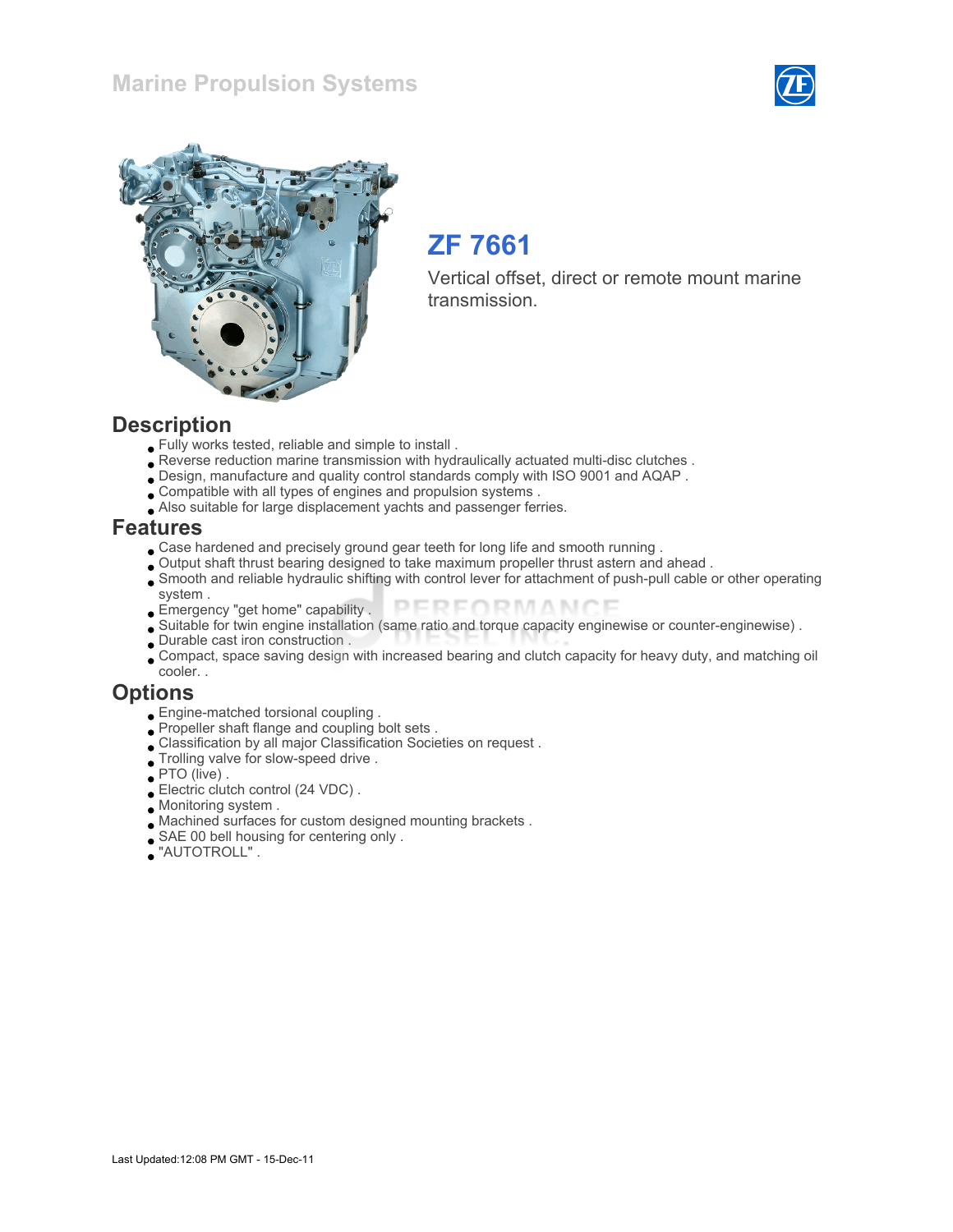

# Light Duty

| <b>RATIOS</b> |                              | MAX.<br><b>TORQUE</b> |      | POWER/RPM                                        |    | <b>INPUT POWER CAPACITY</b> |          |           |          |                    |          | MAX.<br><b>RPM</b> |
|---------------|------------------------------|-----------------------|------|--------------------------------------------------|----|-----------------------------|----------|-----------|----------|--------------------|----------|--------------------|
|               |                              | Nm                    | ftlb | kW                                               | hp | <b>kW</b>                   | hp       | <b>kW</b> | hp       | kW                 | hp       |                    |
|               |                              |                       |      |                                                  |    |                             | 1800 rpm |           | 2000 rpm |                    | 2100 rpm |                    |
|               | 4.577*, 4.760*, 5.000, 5.435 | 12800                 |      | 9441   1.3403   1.7974   2413   3235   2681      |    |                             |          |           |          | 3595   2815   3775 |          | 2300               |
|               | 5.952                        | 12440                 |      | 9175 1.3026 1.7468 2345 3144 2605 3494 2735 3668 |    |                             |          |           |          |                    |          | 2300               |
|               | $\blacksquare$ 6.250         | 11703                 |      | 8632 1.2254 1.6433 2206 2958 2451                |    |                             |          |           |          | 3287 2573 3451     |          | 2300               |
|               | $6.500*$                     | 11694                 |      | 8625 1.2245 1.6421 2204 2956 2449 3284 2571 3448 |    |                             |          |           |          |                    |          | 2300               |
|               | $\blacksquare$ 6.833*        | 9426                  |      | 6952 0.9870 1.3236 1777 2382 1974 2647 2073 2780 |    |                             |          |           |          |                    |          | 2300               |

\* Special Order Ratio.

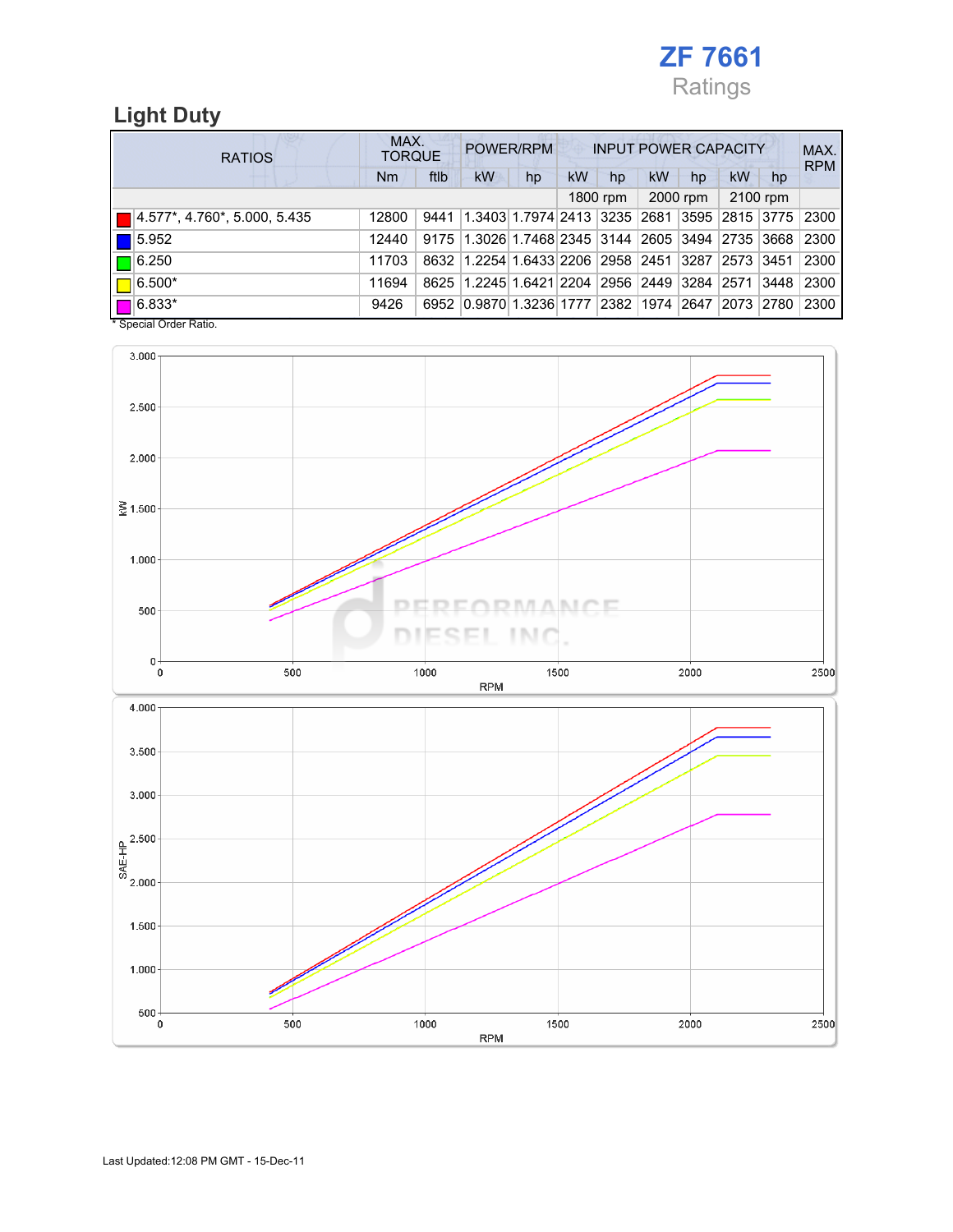

# Medium Duty

| <b>RATIOS</b> |                              | MAX.<br><b>TORQUE</b> |      | POWER/RPM                      |    | <b>INPUT POWER CAPACITY</b> |          |                           |           |           |          | MAX.<br><b>RPM</b> |
|---------------|------------------------------|-----------------------|------|--------------------------------|----|-----------------------------|----------|---------------------------|-----------|-----------|----------|--------------------|
|               |                              | Nm                    | ftlb | kW                             | hp | <b>kW</b>                   | hp       | <b>kW</b>                 | hp        | kW        | hp       |                    |
|               |                              |                       |      |                                |    |                             | 1600 rpm |                           | 1800 rpm  |           | 2000 rpm |                    |
|               | 4.577*, 4.760*, 5.000, 5.435 | 11800                 |      | 8703 1.2356 1.6570 1977 2651   |    |                             |          | 2224  2983  2471  3314    |           |           |          | 2300               |
|               | 5.952                        | 11400                 |      | 8408 1.1937 1.6008 1910 2561   |    |                             |          | 2149 2881                 |           | 2387      | 3202     | 2300               |
|               | $\blacksquare$ 6.250         | 10610                 |      | 7826 1.1110 1.4899 1778 2384   |    |                             |          | 2000   2682   2222   2980 |           |           |          | 2300               |
|               | $ 6.500*$                    | 9980                  | 7361 | 1.0450 1.4014 1672  2242  1881 |    |                             |          |                           | 2523      | 2090 2803 |          | 2300               |
|               | $\blacksquare$ 6.833*        | 8700                  | 6417 | 0.9110 1.2217 1458 1955        |    |                             |          |                           | 1640 2199 | 1822 2443 |          | 2300               |

\* Special Order Ratio.

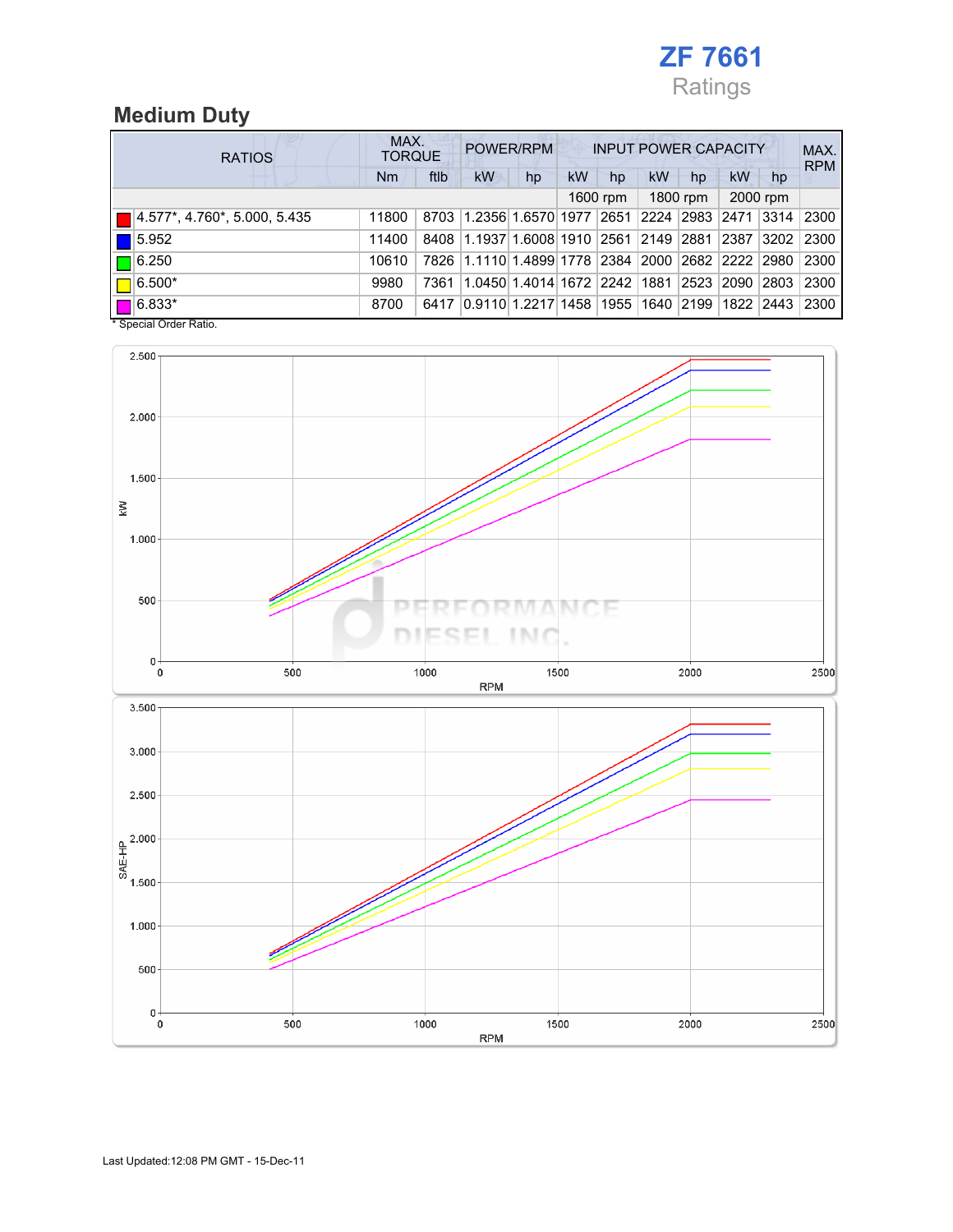

# Continuous Duty

| <b>RATIOS</b> |                                      | MAX. | <b>TORQUE</b> | POWER/RPM                            |                         | <b>INPUT POWER CAPACITY</b> |          |           |           |      |          | MAX.<br><b>RPM</b> |
|---------------|--------------------------------------|------|---------------|--------------------------------------|-------------------------|-----------------------------|----------|-----------|-----------|------|----------|--------------------|
|               |                                      |      | ftlb          | kW                                   | hp                      | <b>kW</b>                   | hp       | <b>kW</b> | hp        | kW   | hp       |                    |
|               |                                      |      |               |                                      |                         |                             | 1200 rpm |           | 1600 rpm  |      | 1800 rpm |                    |
|               | $ 4.577^* , 4.760^* , 5.000 , 5.435$ | 9800 | 7228          | 1.0262 1.3761 1231 1651              |                         |                             |          |           | 1642 2202 | 1847 | 2477     | 1800               |
|               | $\blacksquare$ 5.952                 | 9600 | 7081          |                                      | 1.0052 1.3480 1206 1618 |                             |          | 1608 2157 |           | 1809 | 2426     | 1800               |
|               | $\blacksquare$ 6.250                 | 9201 | 6786          | 0.9635 1.2920 1156  1550  1542  2067 |                         |                             |          |           |           | 1734 | 2326     | 1800               |
|               | $6.500*$                             | 8900 | 6564          | 0.9319 1.2497 1118                   |                         |                             | 1500     | 1491      | 2000      | 1677 | 2250     | 1800               |
|               | $\sqrt{6.833*}$                      | 8000 | 5900          | 0.8377 1.1234 1005  1348  1340       |                         |                             |          |           | 1797      | 1508 | 2022     | 1800               |

\* Special Order Ratio.

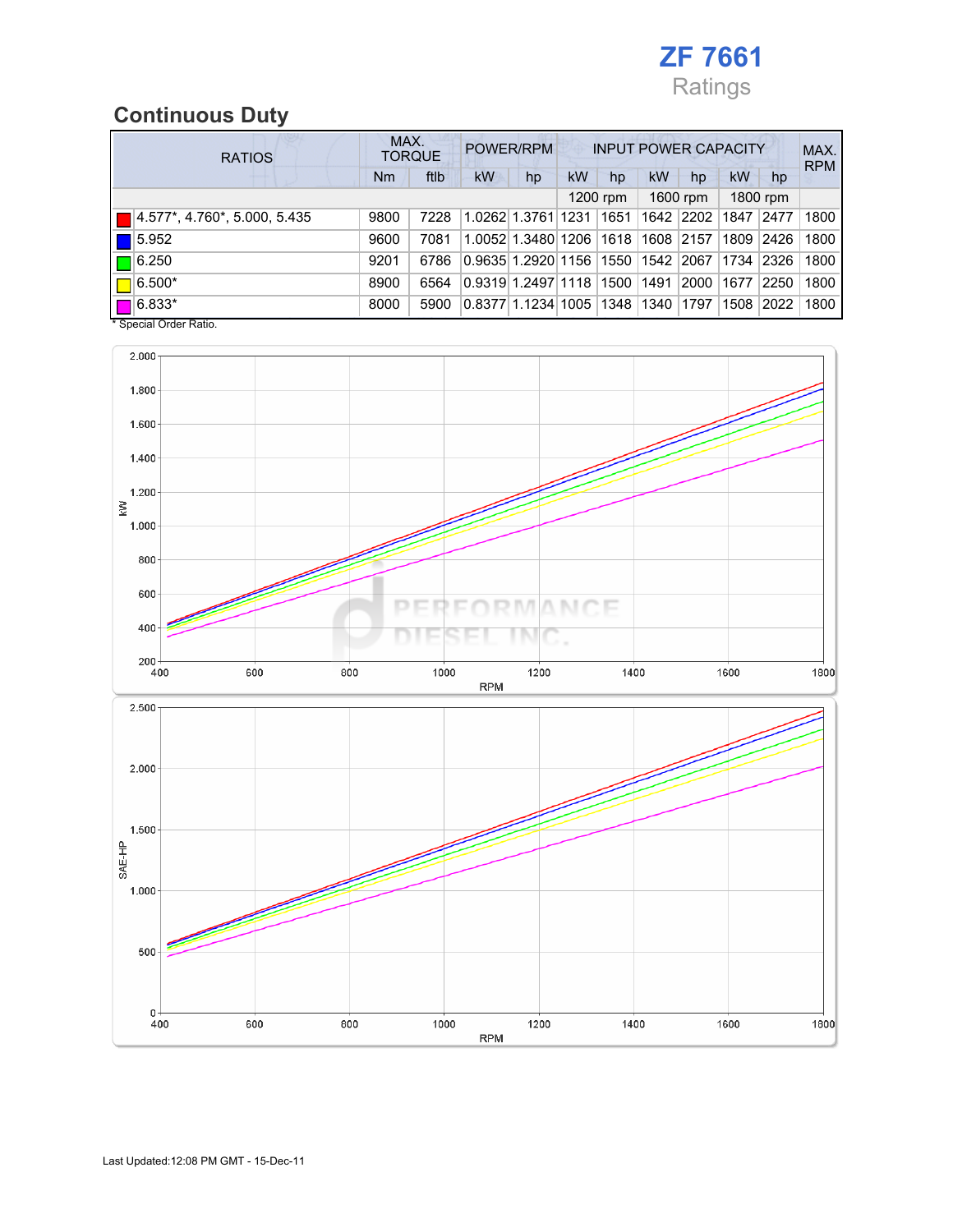



|    |                                                                                                            |    | mm (inches)    |                            |  |    |                |           |  |  |
|----|------------------------------------------------------------------------------------------------------------|----|----------------|----------------------------|--|----|----------------|-----------|--|--|
| B1 | B <sub>2</sub>                                                                                             | H1 | H <sub>2</sub> |                            |  | L2 | L3             | Bell Hsg. |  |  |
|    | 600 (23.6)  630 (24.8)  630 (24.8)  560 (22.1)  960 (37.8)  761 (30.0)  773 (30.4)  146 (5.75)  250 (9.84) |    |                |                            |  |    |                |           |  |  |
|    | Weight kg (lb)                                                                                             |    |                | Oil Capacity Litre (US qt) |  |    |                |           |  |  |
|    | 2,520 (5,544)                                                                                              |    |                | 120 (128)                  |  |    |                |           |  |  |
|    |                                                                                                            |    |                |                            |  |    | $\leftarrow$ D |           |  |  |

#### Output Coupling Dimensions ٦F N C

|    |  |    |              |       |               | <b>Bolt Holes</b>                                  |  |                 |              |      |
|----|--|----|--------------|-------|---------------|----------------------------------------------------|--|-----------------|--------------|------|
|    |  |    |              |       |               |                                                    |  | No.             | Diameter (E) |      |
| mm |  | mm | $\mathsf{I}$ | $-mm$ | $\mathsf{In}$ | mm                                                 |  |                 | mm           |      |
|    |  |    |              |       |               | 544   21.4   492   19.4   437   17.2   45.0   1.77 |  | 12 <sup>1</sup> | 30.4         | 1.20 |